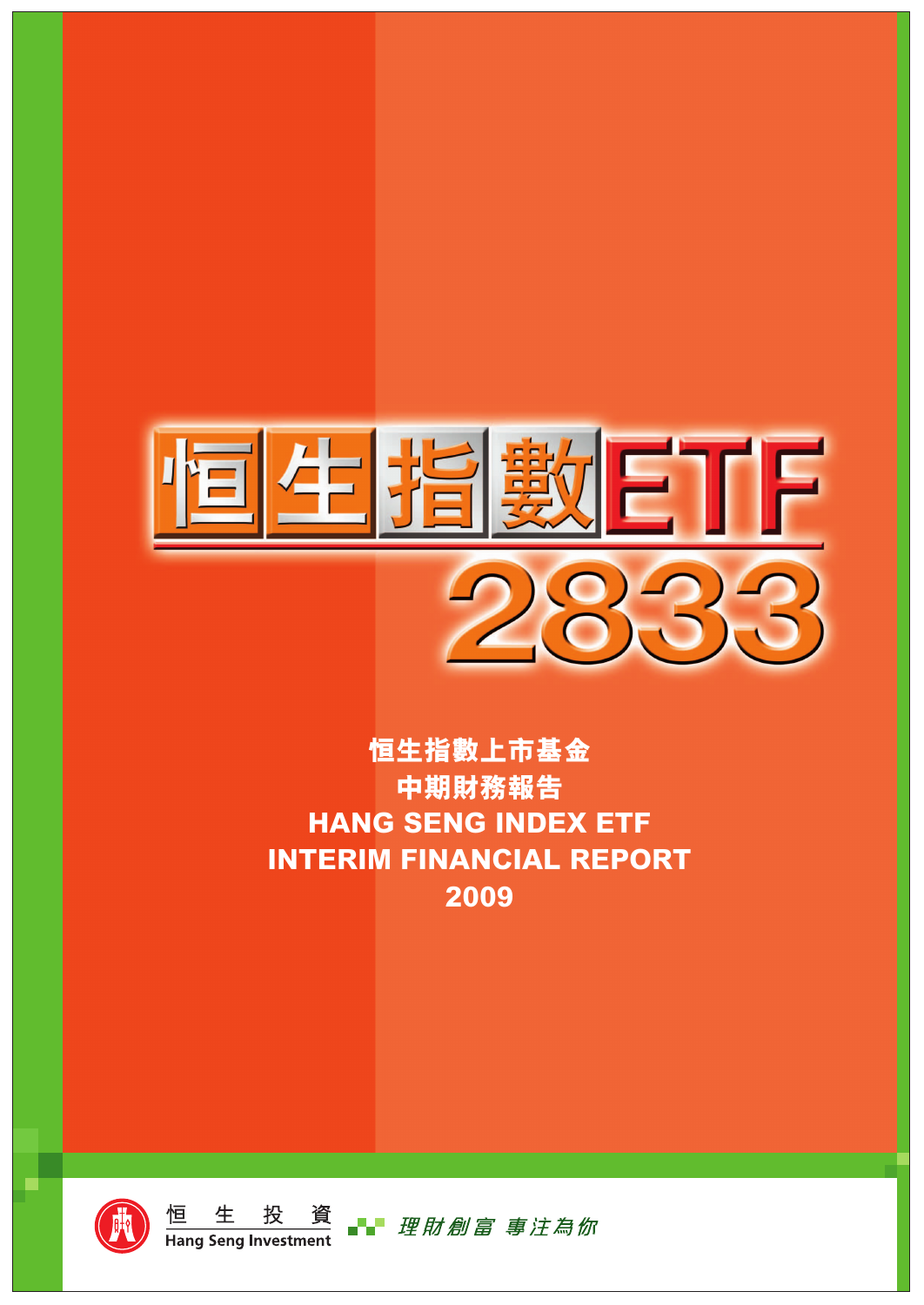- 2 投資組合 Investment Portfolio
- 3 投資組合變動表 Statement of Movements in Portfolio Holdings
- 4 資產負債表 Statement of Assets and Liabilities
- 5 派息披露 Distribution Disclosure
- 6 恒生指數及恒生指數上市基金之表現 Performance of the Hang Seng Index and Hang Seng Index ETF
- 7 恒生指數上市基金 每日收市價及每單位資產淨值之比較 Hang Seng Index ETF - Comparison of Daily Closing Price and Net Asset Value per Unit
- 8 恒生指數成份股披露 Hang Seng Index Constituent Stocks Disclosure
- 9 基金就恒生指數成份股額外投資比重限制之報告 Report on Investment Overweight in Constituent Stocks of the Hang Seng Index by the Fund
- 10 管理及行政 Management and Administration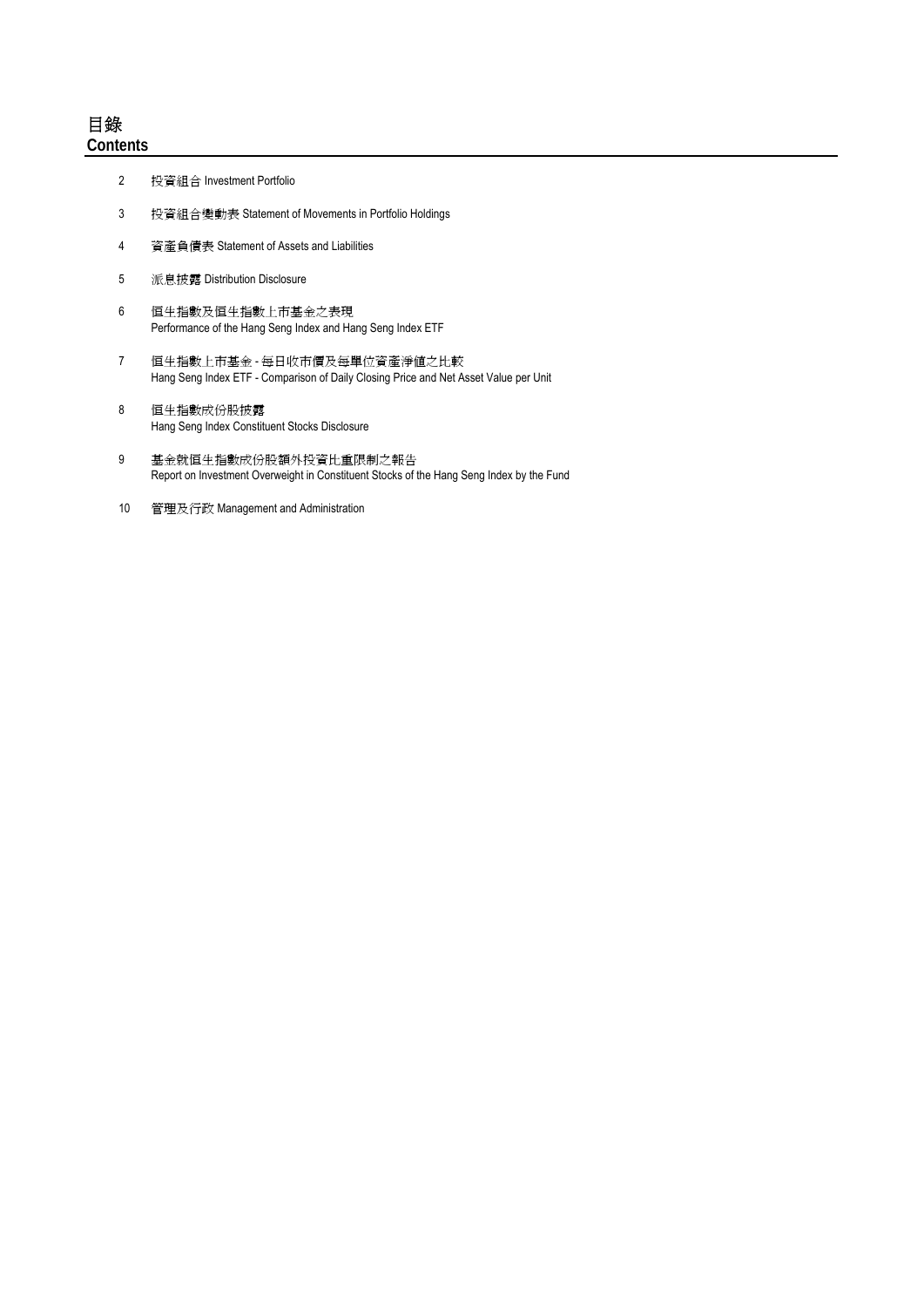# 投資組合

**Investment Portfolio**

| 2009年6月30日 as at 30 June 2009       |                                                   |               |                     |                   |
|-------------------------------------|---------------------------------------------------|---------------|---------------------|-------------------|
|                                     |                                                   |               | 市値                  | 佔總資產淨值            |
|                                     |                                                   |               | (港元)                | 百分比               |
| 香港上市投資                              |                                                   | 單位數目          | <b>Market Value</b> | % of Total        |
| <b>Hong Kong Listed Investments</b> |                                                   | Holdings      | (HK\$)              | <b>Net Assets</b> |
| 香港股票                                | <b>Hong Kong Equities</b>                         |               |                     |                   |
| 工商                                  | Commerce & Industry                               |               |                     |                   |
| 中國鋁業                                | Aluminum Corporation of China                     | 16,100,463    | 118,177,400         | 0.61%             |
| 國泰航空                                | Cathay Pacific Airways                            | 4,817,690     | 51,163,868          | 0.26%             |
| 招商局國際                               | China Merchants Holdings International            | 4,451,294     | 98,818,727          | 0.51%             |
| 中國移動                                | China Mobile                                      | 24,563,076    | 1,906,094,698       | 9.83%             |
| 中國石油化工                              | China Petroleum & Chemical                        | 68,502,165    | 403,477,752         | 2.08%             |
| 華潤創業                                | China Resources Enterprise                        | 4,874,589     | 75,263,654          | 0.39%             |
| 中國神華能源                              | China Shenhua Energy                              | 13,875,604    | 393,373,373         | 2.03%             |
| 中國聯通                                | China Unicom                                      | 29,108,384    | 299,816,355         | 1.55%             |
| 中信泰富                                | <b>CITIC Pacific</b>                              | 4,464,508     | 70,985,677          | 0.37%             |
| 中國海洋石油                              | <b>CNOOC</b>                                      | 72,942,927    | 700,981,528         | 3.62%             |
| 中遠太平洋                               | COSCO Pacific                                     | 4,581,670     | 39,860,529          | 0.21%             |
| 思捷環球                                | <b>Esprit Holdings</b>                            | 4,832,367     | 209,483,109         | 1.08%             |
| 富士康國際控股                             | Foxconn International Holdings                    | 8,647,343     | 43,755,556          | 0.23%             |
| 和記黃埔                                | Hutchison Whampoa                                 | 8,701,493     | 438,990,322         | 2.27%             |
| 利豐                                  | Li & Fung                                         | 10,734,053    | 222,194,897         | 1.15%             |
|                                     | <b>MTR Corporation</b>                            | 5,777,302     | 135,188,867         | 0.70%             |
| 香港鐵路                                | New World Development                             | 10,223,985    | 142,726,831         | 0.74%             |
| 新世界發展                               |                                                   |               |                     |                   |
| 中國石油天然氣                             | PetroChina                                        | 86,134,647    | 740,757,964         | 3.82%             |
| 太古洋行'A'                             | Swire Pacific 'A'                                 | 3,698,281     | 286,062,035         | 1.48%             |
| 騰訊控股                                | <b>Tencent Holdings</b>                           | 4,047,043     | 365,852,687         | 1.89%             |
| 九龍倉集團                               | Wharf (Holdings)                                  | 5,621,668     | 184,671,794         | 0.95%             |
|                                     |                                                   |               | 6,927,697,623       | 35.77%            |
| 金融                                  | Finance                                           |               |                     |                   |
| 中國銀行                                | Bank of China                                     | 279,312,037   | 1,027,868,296       | 5.30%             |
| 交通銀行                                | <b>Bank of Communications</b>                     | 56,494,936    | 490,940,994         | 2.53%             |
| 東亞銀行                                | Bank of East Asia                                 | 7,519,719     | 177,089,382         | 0.91%             |
| 中銀香港                                | <b>BOC Hong Kong</b>                              | 15,107,209    | 204,853,754         | 1.06%             |
| 中國建設銀行                              | China Construction Bank                           | 275, 183, 561 | 1,651,101,366       | 8.51%             |
| 中國人壽保險                              | China Life Insurance                              | 30,376,316    | 870,281,453         | 4.49%             |
| 恒生銀行                                | Hang Seng Bank                                    | 3,122,281     | 339,079,717         | 1.75%             |
| 香港交易及結算所                            | Hong Kong Exchanges & Clearing                    | 4,392,673     | 530,634,898         | 2.74%             |
| 滙豐控股                                | <b>HSBC Holdings</b>                              | 42,355,911    | 2,780,665,557       | 14.34%            |
| 中國工商銀行                              | Industrial and Commercial Bank of China           | 186,491,168   | 1,007,052,307       | 5.20%             |
| 中國平安保險                              | Ping An Insurance                                 | 5,745,857     | 301,082,907         | 1.55%             |
|                                     |                                                   |               | 9,380,650,631       | 48.38%            |
| 地產                                  | Properties                                        |               |                     |                   |
| 長江實業(集團)                            | Cheung Kong (Holdings)                            | 5,672,708     | 505,438,283         | 2.61%             |
| 中國海外發展                              | China Overseas Land & Investment                  | 16,665,976    | 297,654,331         | 1.54%             |
| 恒隆地產                                | Hang Lung Properties                              | 8,462,638     | 212,835,346         | 1.10%             |
| 恒基兆業地產                              | Henderson Land Development                        | 4,382,320     | 194,794,124         | 1.01%             |
| 信和置業                                | Sino Land                                         | 9,894,228     | 126,646,118         | 0.65%             |
| 新鴻基地產                               | Sun Hung Kai Properties                           | 6,279,425     | 609,732,168         | 3.15%             |
|                                     |                                                   |               | 1,947,100,370       | 10.06%            |
| 公用事業                                | <b>Utilities</b>                                  |               |                     |                   |
| 華潤電力                                | China Resources Power Holdings                    | 6,056,000     | 104,284,320         | 0.54%             |
| 中電控股                                | <b>CLP Holdings</b>                               | 7,366,818     | 378,654,445         | 1.95%             |
| 香港中華煤氣                              | Hong Kong & China Gas                             | 16,126,736    | 262,865,797         | 1.36%             |
| 香港電燈集團                              | Hong Kong Electric Holdings                       | 5,662,914     | 244,354,739         | 1.26%             |
|                                     |                                                   |               | 990,159,301         | 5.11%             |
| 所有股票                                | <b>Total Equities</b>                             |               | 19,245,607,925      | 99.32%            |
|                                     |                                                   |               |                     |                   |
| 股票認購權                               | Rights                                            |               |                     |                   |
| 華潤電力認購權(2009年6月)                    | China Resources Power Holdings Rights (June 2009) | 604,600       | 1,995,180           | 0.01%             |
| 總投資市値                               | <b>Total Investments</b>                          |               | 19,247,603,105      | 99.33%            |
| (總投資成本)                             | (Total cost of Investments)                       |               | 18,429,746,364      |                   |
| 其他資產淨值                              | <b>Other Net Assets</b>                           |               | 130,176,967         | 0.67%             |
| 總資產淨值                               | <b>Total Net Assets</b>                           |               | 19,377,780,072      | 100.00%           |
|                                     |                                                   |               |                     |                   |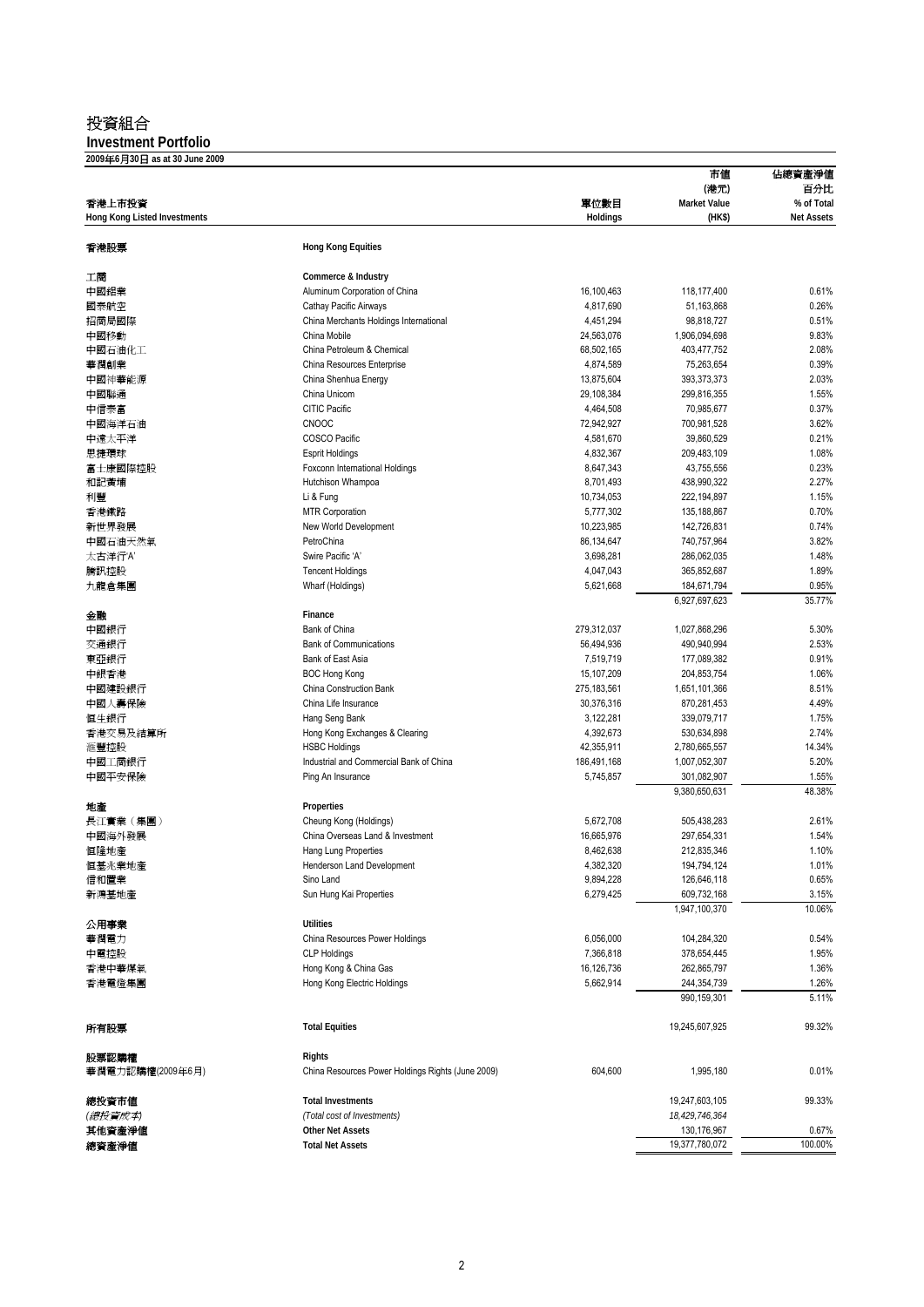# 投資組合變動表

#### **Statement of Movements in Portfolio Holdings**

由**2009**年**1**月**1**日至**2009**年**6**月**30**日止期間 **for the period from 1 January 2009 to 30 June 2009**

|                                     |                                                              | 單位數目           |             |            | 單位數目           |
|-------------------------------------|--------------------------------------------------------------|----------------|-------------|------------|----------------|
|                                     |                                                              | 2009年1月1日      |             |            | 2009年6月30日     |
| 香港上市投資                              |                                                              | Holdings as at | 增加          | 減少         | Holdings as at |
| <b>Hong Kong Listed Investments</b> |                                                              | 01 Jan 2009    | Additions   | Disposals  | 30 Jun 2009    |
|                                     |                                                              |                |             |            |                |
| 香港股票                                | <b>Hong Kong Equities</b>                                    |                |             |            |                |
| 工商                                  | Commerce & Industry                                          |                |             |            |                |
| 中國鋁業                                | Aluminum Corporation of China                                | 16,213,745     | 3,174,208   | 3,287,490  | 16,100,463     |
| 國泰航空                                | Cathay Pacific Airways                                       | 4,849,072      | 960,622     | 992,004    | 4,817,690      |
| 招商局國際                               | China Merchants Holdings International                       | 4,480,408      | 986,362     | 1,015,476  | 4,451,294      |
| 中國移動                                | China Mobile                                                 | 24,728,782     | 4,454,340   | 4,620,046  | 24,563,076     |
| 中國石油化工                              | China Petroleum & Chemical                                   | 68,978,181     | 13,361,102  | 13,837,118 | 68,502,165     |
| 華潤創業                                | China Resources Enterprise                                   | 4,908,005      | 987,650     | 1,021,066  | 4,874,589      |
| 中國神華能源                              | China Shenhua Energy                                         | 13,972,320     | 2,708,036   | 2,804,752  | 13,875,604     |
| 中國聯通                                | China Unicom                                                 | 29,308,788     | 5,705,334   | 5,905,738  | 29,108,384     |
| 中信泰富                                | CITIC Pacific                                                | 5,109,308      | 3,390,452   | 4,035,252  | 4,464,508      |
| 中國海洋石油                              | <b>CNOOC</b>                                                 | 73,449,043     | 14,204,268  | 14,710,384 | 72,942,927     |
| 中遠太平洋                               | COSCO Pacific                                                | 4,612,888      | 940,604     | 971,822    | 4,581,670      |
| 思捷環球                                | <b>Esprit Holdings</b>                                       | 4,343,235      | 911,186     | 422,054    | 4,832,367      |
| 富士康國際控股                             | Foxconn International Holdings                               | 8,707,401      | 1,700,352   | 1,760,410  | 8,647,343      |
| 和記黃埔                                | Hutchison Whampoa                                            | 8,762,591      | 1,715,272   | 1,776,370  | 8,701,493      |
| 利豐                                  | Li & Fung                                                    | 9,708,911      | 2,351,450   | 1,326,308  | 10,734,053     |
| 香港鐵路                                | <b>MTR Corporation</b>                                       | 5,817,854      | 1,229,100   | 1,269,652  | 5,777,302      |
| 新世界發展                               | New World Development                                        | 10,040,079     | 2,670,848   | 2,486,942  | 10,223,985     |
| 中國石油天然氣                             | PetroChina                                                   | 86,731,017     | 16,791,562  | 17,387,932 | 86,134,647     |
| 太古洋行'A'                             | Swire Pacific 'A'                                            | 3,724,375      | 730,448     | 756,542    | 3,698,281      |
| 騰訊控股                                | <b>Tencent Holdings</b>                                      | 4,059,891      | 815,170     | 828,018    | 4,047,043      |
| 九龍倉集團                               | Wharf (Holdings)                                             | 5,660,614      | 1,115,422   | 1,154,368  | 5,621,668      |
| 裕元工業 (集團)                           | Yue Yuen Industrial (Holdings)                               | 2,711,326      | 380,694     | 3,092,020  |                |
|                                     |                                                              |                |             |            |                |
| 金融                                  | Finance                                                      |                |             |            |                |
| 中國銀行                                | Bank of China                                                | 140,625,729    | 157,444,304 | 18,757,996 | 279,312,037    |
| 交通銀行                                | <b>Bank of Communications</b>                                | 56,886,520     | 11,006,106  | 11,397,690 | 56,494,936     |
| 東亞銀行                                | Bank of East Asia                                            | 6,877,211      | 2,036,578   | 1,394,070  | 7,519,719      |
| 中銀香港                                | <b>BOC Hong Kong</b>                                         | 15,211,793     | 2,948,158   | 3,052,742  | 15,107,209     |
| 中國建設銀行                              | China Construction Bank                                      | 184,728,455    | 109,516,596 | 19,061,490 | 275, 183, 561  |
| 中國人壽保險                              | China Life Insurance                                         | 30,587,596     | 5,929,096   | 6,140,376  | 30,376,316     |
| 恒生銀行                                | Hang Seng Bank                                               | 3,143,971      | 609,350     | 631,040    | 3,122,281      |
| 香港交易及結算所                            | Hong Kong Exchanges & Clearing                               | 4,419,049      | 857,578     | 883,954    | 4,392,673      |
| 滙豐控股                                | <b>HSBC Holdings</b>                                         | 24,123,666     | 63,750,759  | 45,518,514 | 42,355,911     |
| 中國工商銀行                              | Industrial and Commercial Bank of China                      | 187,785,870    | 36,281,058  | 37,575,760 | 186,491,168    |
| 中國平安保險                              | Ping An Insurance                                            | 5,785,887      | 1,119,058   | 1,159,088  | 5,745,857      |
|                                     |                                                              |                |             |            |                |
| 地產                                  | Properties                                                   |                | 1,121,322   |            | 5,672,708      |
| 長江實業 (集團)                           | Cheung Kong (Holdings)                                       | 5,712,678      |             | 1,161,292  |                |
| 中國海外發展                              | China Overseas Land & Investment                             | 16,135,362     | 3,936,190   | 3,405,576  | 16,665,976     |
| 恒隆地產                                | Hang Lung Properties                                         | 8,519,568      | 1,666,132   | 1,723,062  | 8,462,638      |
| 恒基兆業地產                              | Henderson Land Development                                   | 4,412,390      | 870,176     | 900,246    | 4,382,320      |
| 信和置業                                | Sino Land                                                    | 9,933,178      | 2,108,820   | 2,147,770  | 9,894,228      |
| 新鴻基地產                               | Sun Hung Kai Properties                                      | 6,323,821      | 1,238,744   | 1,283,140  | 6,279,425      |
| 公用事業                                | <b>Utilities</b>                                             |                |             |            |                |
| 華潤電力                                | China Resources Power Holdings                               |                | 6,072,000   | 16,000     | 6,056,000      |
| 中電控股                                | <b>CLP Holdings</b>                                          | 7,417,980      | 1,441,876   | 1,493,038  | 7,366,818      |
| 香港中華煤氣                              | Hong Kong & China Gas                                        | 16,441,188     | 3,065,088   | 3,379,540  | 16,126,736     |
| 香港電燈集團                              | Hong Kong Electric Holdings                                  | 5,701,886      | 1,111,634   | 1,150,606  | 5,662,914      |
|                                     |                                                              |                |             |            |                |
| 股票認購權<br>中國海外發展認購權(2008年12月)        | Rights<br>China Overseas Land & Investment Rights (Dec 2008) | 644,294        |             | 644,294    |                |
| 華潤電力認購權(2009年6月)                    | China Resources Power Holdings Rights (June 2009)            |                | 604,600     |            | 604,600        |
|                                     |                                                              |                |             |            |                |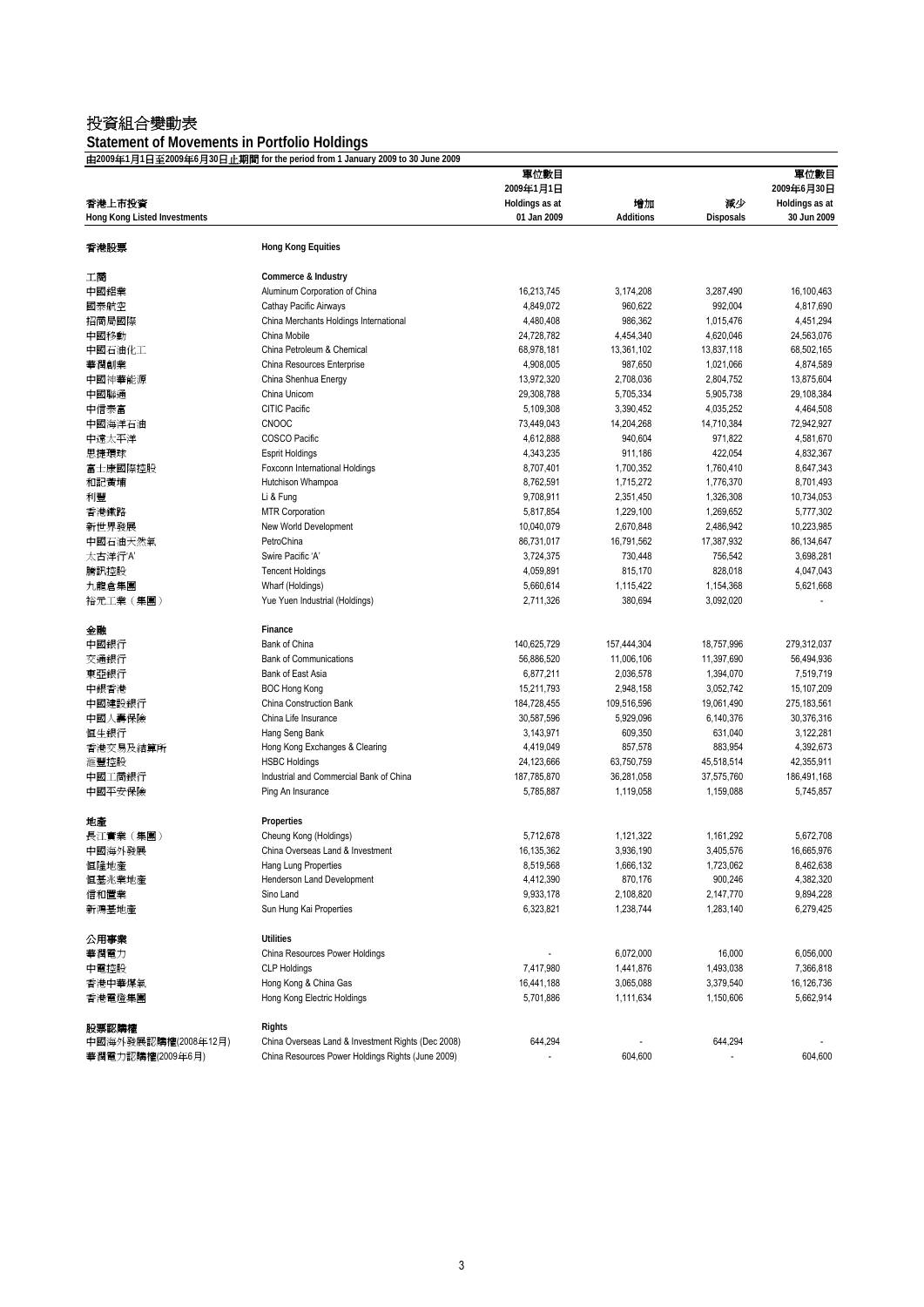### 資產負債表

**Statement of Assets and Liabilities**

| 2009年6月30日 as at 30 June 2009                                        |                |                |
|----------------------------------------------------------------------|----------------|----------------|
|                                                                      | 30-06-2009     | 31-12-2008     |
|                                                                      | (港元)           | (港元)           |
|                                                                      | (HKD)          | (HKD)          |
|                                                                      |                |                |
| 資產 Assets                                                            |                |                |
| 投資 Investments                                                       | 19,247,603,105 | 13,562,555,050 |
| 應收收益分派款項 Distributions receivable                                    | 102.093.713    | 122,646        |
| 應收投資款項 Amounts receivable on sale of investments                     | 20,104,639     | 6,254,910      |
| 應收認購單位款項 Amounts receivable on subscription of units                 | 32,806,227     | 21,211,359     |
| 現金及現金等價物 Cash and cash equivalents                                   | 312,030,457    | 339,105,224    |
| 資產總值 Total Assets                                                    | 19,714,638,141 | 13,929,249,189 |
| 負債Liabilities                                                        |                |                |
| 應付投資款項 Amounts payable on purchase of investments                    |                | 21,335,505     |
| 應付贖回單位款項 Amounts payable on redemption of units                      | 60,616,657     | 21,136,484     |
| 預提費用及其他應付款項 Accrued expenses and other payables                      | 3,280,168      | 1,952,435      |
| 應付收益分派款項 Distributions Payable                                       | 272,961,244    | 263,488,535    |
| 負債總値(不包括屬於單位持有人之資產淨值)                                                |                |                |
| Total liabilities (excluding net assets attributable to unitholders) | 336.858.069    | 307,912,959    |
| 屬於單位持有人之資產淨值 *                                                       |                |                |
| Net assets attributable to unitholders *                             | 19,377,780,072 | 13,621,336,230 |
| 已發行單位數目 Total number of units in issue                               | 104,895,300    | 94,409,946     |
| 每單位資產淨值 * Net asset value per unit *                                 | 184.73         | 144.28         |

\* 基金經理欲強調公佈的基金單位價格乃根據基金之基金說明書中所列明之原則計算。此計算原則與計算財務報告中《屬於單位持有人之資產淨值》及相關的《每單位資 產淨值》需按照的《香港財務報告準則》並不相同。因此,於本財務報告中所載之《屬於單位持有人之資產淨值》則有別於用作估值用途經調整後之資產淨值。

\* The Manager would like to highlight that the principles for calculating the published unit price as set out in the Explanatory Memorandum of the Fund are different from that required for calculating the net assets attributable to unitholders and hence the corresponding net asset value per unit for financial reporting purposes under HKFRSs. The net assets attributable to unitholders as reported in the financial statements are therefore different from the adjusted total net assets for valuation purposes at the reporting dates.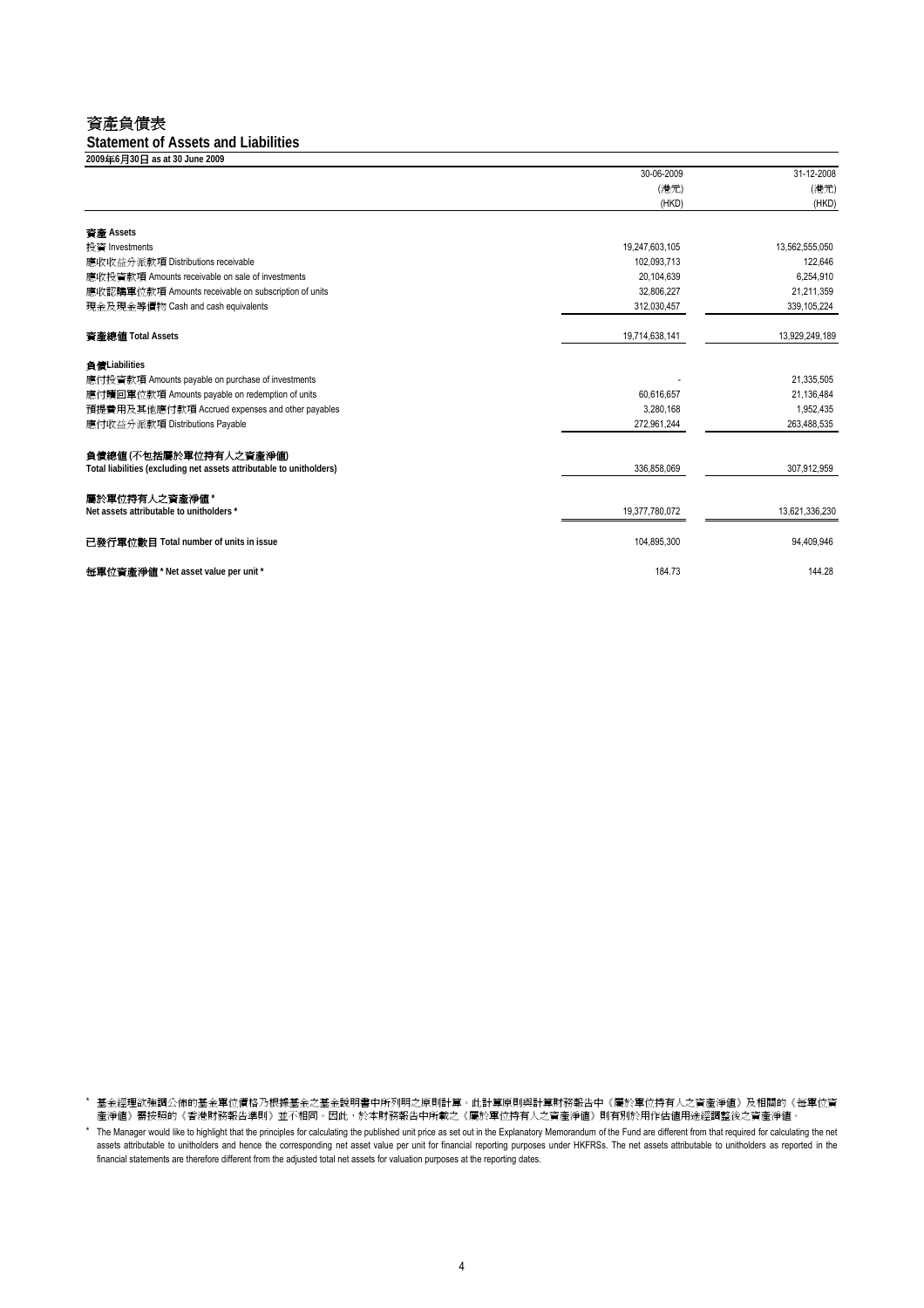### 派息披露

**Distribution Disclosure**

**2009**年**1**月**1**日至**2009**年**6**月**30**日期間之派息記錄及**2008**年同期派息之比較

**Period of distribution from 1 January 2009 to 30 June 2009 and the comparison with the same period in 2008**

|                                          | 除息日期<br>Date of<br>Ex-distribution | 分派日期<br>Date of<br>Payment | 每單位收益分派<br><b>Distribution</b><br>per Unit<br>(港元 HKD) | 收益分派總額<br>Total<br><b>Distribution</b><br>(港元 HKD) |
|------------------------------------------|------------------------------------|----------------------------|--------------------------------------------------------|----------------------------------------------------|
| 2009年中期收益分派<br>Interim distribution 2009 | 2009年6月26日<br>26 June 2009         | 2009年7月10日<br>10 July 2009 | 2.60                                                   | 272.961.244                                        |
| 2008年中期收益分派<br>Interim distribution 2008 | 2008年6月27日<br>27 June 2008         | 2008年7月11日<br>11 July 2008 | 4.50                                                   | 393,770,066                                        |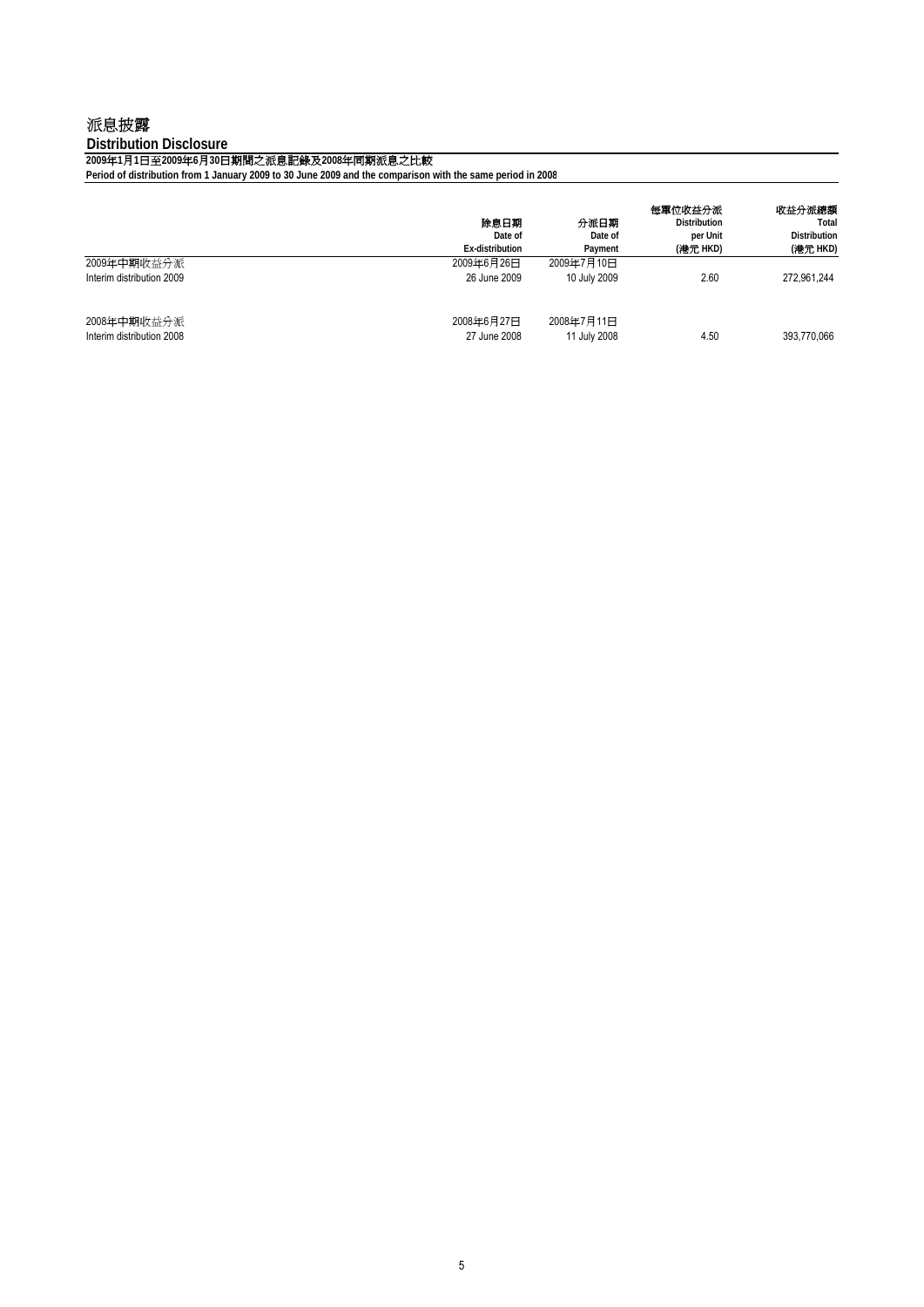### 恒生指數及恒生指數上市基金之表現

**Performance of the Hang Seng Index and Hang Seng Index ETF** 由**2009**年**1**月**1**日至**2009**年**6**月**30**日 **From 1 January 2009 to 30 June 2009** 

#### 基金**/**指數 **Fund/Index**

恒生指數上市基金\* Hang Seng Index ETF \* 29.80%<br>恒生指數<sup>#</sup> Hang Seng Index<sup>\*</sup> 20.80% 20.80% 20.80% 20.80% 20.80% 20.80% 20.80% 20.80% 20.80% 20.80% 20.80% 20.80% 20 恒生指數<sup>#</sup> Hang Seng Index<sup>#</sup>

資料來源: HSBC Provident Fund Trustee (Hong Kong) Limited及恒生指數有限公司。 Source: HSBC Provident Fund Trustee (Hong Kong) Limited and Hang Seng Indexes Company Limited.

\* 表現以報價貨幣之資產淨值對資產淨值,股息再投資之總回報計算。

\* Performance is calculated in base currency with NAV to NAV, total return with dividend reinvestment.

# 表現以股息再投資之總回報計算,總回報為扣除內地預扣稅後之淨值。

# Performance is calculated in total return with dividend reinvestment, net of PRC withholding tax.

Investors should note that investment in investment funds involves risk and past performance may not be indicative of future performance. Investors should refer to the relevant fund 's offering document before making any investment decision. 投資者須注意投資基金是有風險的,過往業績未必可作為日後基金表現的指引。投資者作出任何投資決定前,應詳細閱讀有關基金之銷售文件。

以港元計算之表現 **Performance in HK Dollar**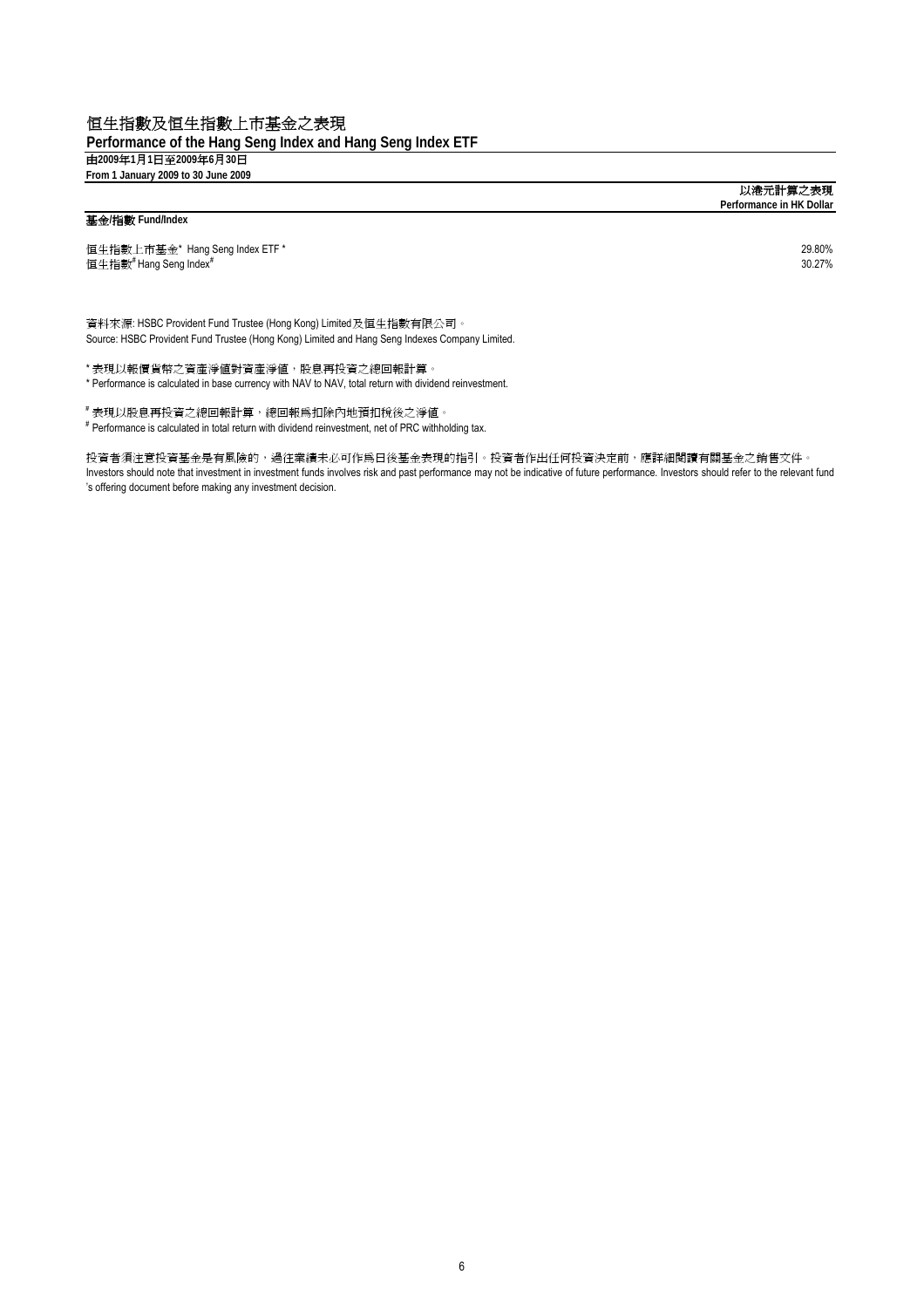# 恒生指數上市基金 **-** 每日收市價及每單位資產淨值之比較

**Hang Seng Index ETF - Comparison of Daily Closing Price and Net Asset Value per Unit**

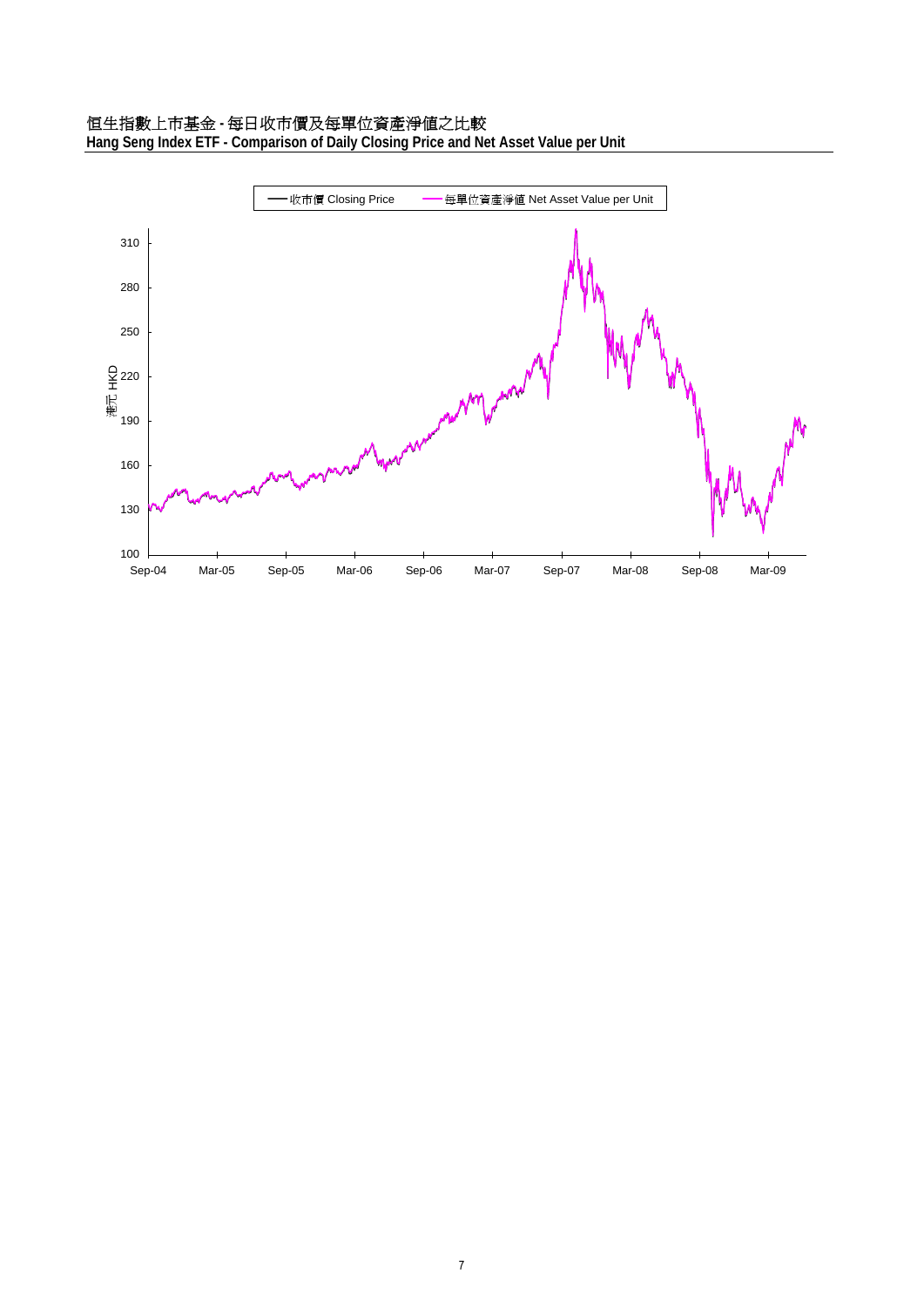# 恒生指數成份股披露

### **Hang Seng Index Constituent Stocks Disclosure**

下列為於2009年6月30日,佔恒生指數百分比多於十之成份股。

Listed below are those constituent stocks that accounted for more than 10% of the weighting of the Hang Seng Index as at 30 June 2009.

滙豐控股 14.43% HSBC Holdings

成份股 佔指數比重 **Constituent Stocks Weighting of the Index**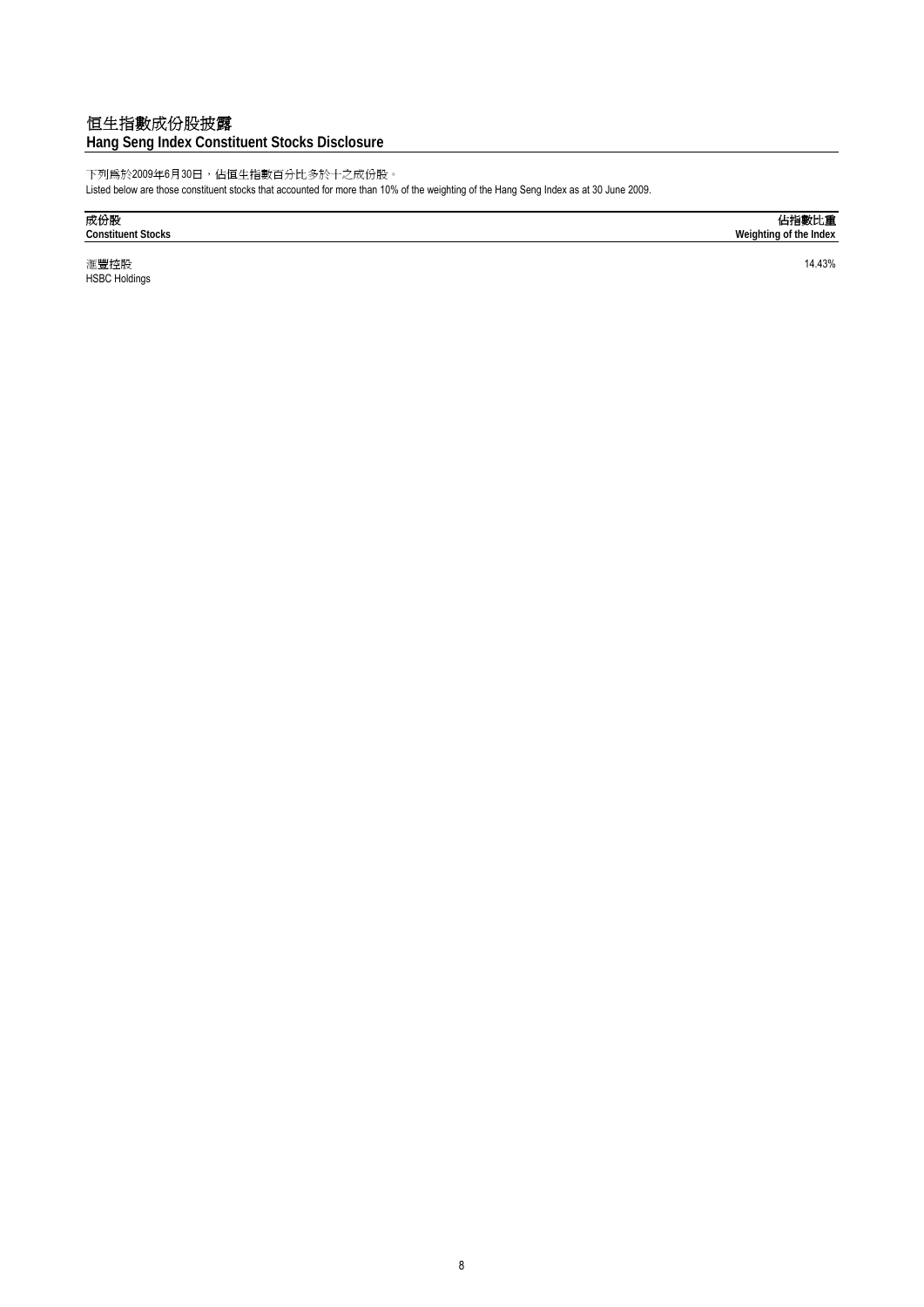### 基金就恒生指數成份股額外投資比重限制之報告

#### **Report on Investment Overweight in Constituent Stocks of the Hang Seng Index by the Fund**

# 由**2009**年**1**月**1**日至**2009**年**6**月**30**日

**From 1 January 2009 to 30 June 2009**

根據本基金之香港銷售文件中所述,若基金經理(恒生投資管理有限公司)為本基金作出投資時實施具代表性之樣本複製策略,基金經理將根據本基金 之有關投資限制應用該策略,以令基金經理可根據以下限制相對於恒生指數(「該指數」)內的指數成份股各相應比重調高其比重。

| 股份於該指數內的比重 | 可分配之最高額外比重         |
|------------|--------------------|
| 10%以下      | $4\%$ <sup>1</sup> |
| 10%至30%    | 4%                 |
| 30%至50%    | 3%                 |
| 50%以上      | 2%                 |

,<br><sup>1</sup>當持有的指數成份股於該指數所佔比重低於10%,且倘於分配最高額外比重4%後該成份股的分配總額仍低於10%時,分配至該成份股的總比重可能最 高調至10%。

於2009年1月1日至2009年6月30日年度內,基金經理已完全遵守以上最高額外比重限制。

As stated in the Hong Kong Offering Document of the Fund, if a representative sampling strategy is implemented when investing for the Fund, the Manager (Hang Seng Investment Management Limited) will apply such strategy in accordance with the Fund's relevant investment restrictions thereby enabling the Manager to overweight the constituent stocks of the Hang Seng Index (the "Index") relative to their respective weightings in the Index in accordance with the below limits.

| Maximum extra weighting to be allocated |
|-----------------------------------------|
| $4\%$ <sup>1</sup>                      |
| 4%                                      |
| 3%                                      |
| 2%                                      |
|                                         |

<sup>1</sup> Where the weighting of a constituent stock in the Index is below 10% and if the total allocation to this constituent stock is still below 10% after allocating the maximum extra weighting of 4%, the total allocation to it may be adjusted up to maximum of 10%.

During the year from 1 January 2009 to 30 June 2009, the Manager has complied in full to the above maximum extra weighting.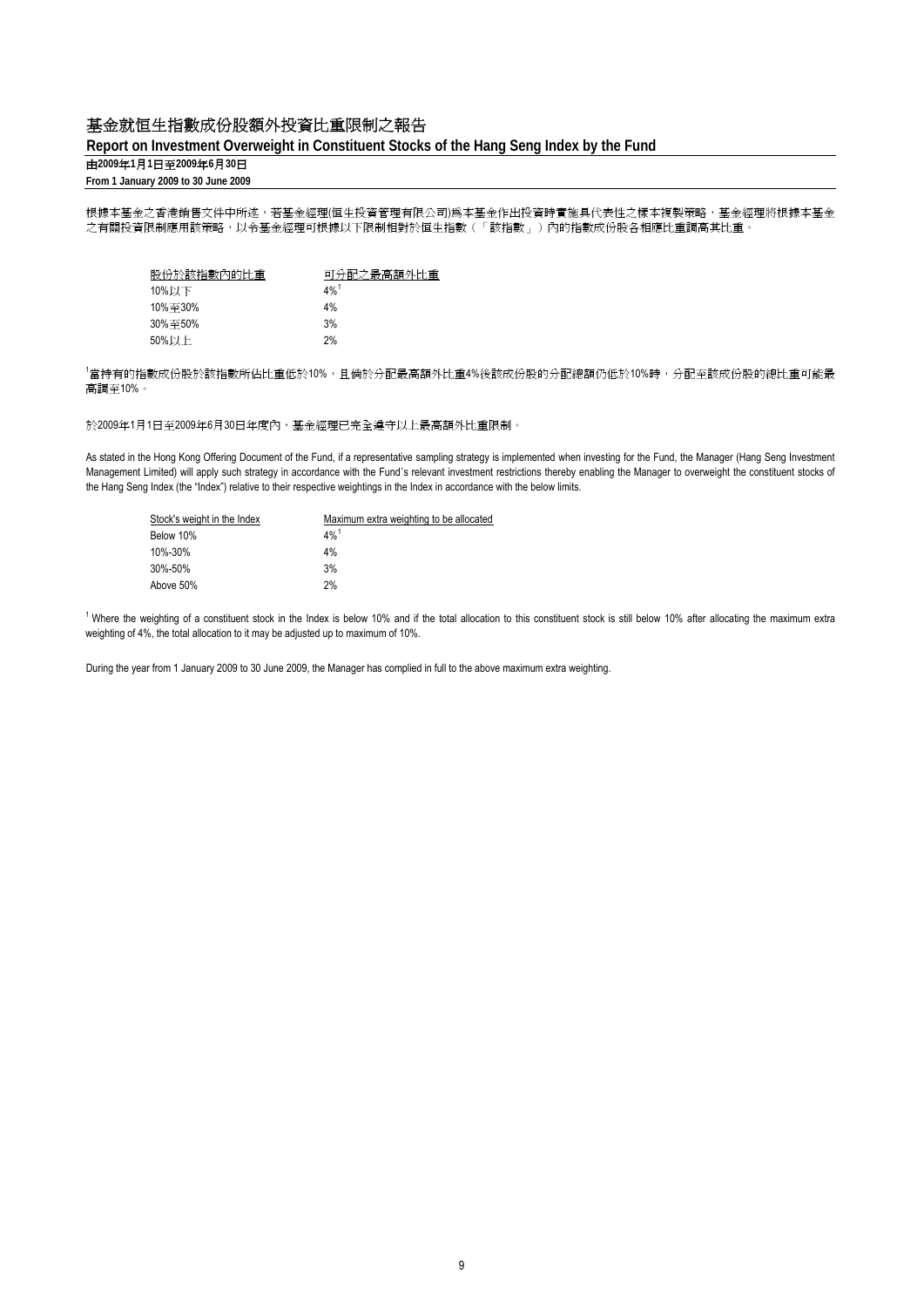### 管理及行政

**Management and Administration**

中環德輔道中83號

友邦大廈2樓 1 Stubbs Road Hong Kong

香港 1 Queen's Road Central 中環皇后大道中1號

香港 2nd Floor Vicwood Plaza - 1.<br>中環德輔道中199號<br>維德廣場2樓

ままます。<br>畢馬威會計師事務所 インタン・ファイル KPMG 1.1<br>中環遮打道10號<br>太子大廈8樓

基金經理及上市代理人 **Manager and Listing Agent** 恒生投資管理有限公司 Hang Seng Investment Management Limited 83 Des Voeux Road Central<br>Hong Kong

基金經理及上市代理人之董事 **Directors of the Manager and Listing Agent** 馮孝忠 またまには、その他には、このことには、このことには、Fung Hau Chung, Andrew<br>李佩珊 たちには、このことには、このことには、このことには、このことには、このことには、このことには、このことには、このことには、このことには、このことには、この - 李佩珊 インディング こうしょう こうしょう しゅうしょう しゅうしょう しゅうしょう しゅうしょう しゅうしょう しゅうしょう しゅうしょう しゅうしょう Luk Sai Lung <sub>||星世記</sub>。<br>劉存忠 | Lau Chuen Chung The Ka Chuen, Clement<br>何家存

受託人 **Trustee** 美國友邦 (信託) 有限公司 American International Assurance Company (Trustee) Limited 2nd Floor, AIA Building

行政人及登記處<br>HSBC Provident Fund Trustee (Hong Kong) Limited **Administrator and Registrar**<br>HSBC Provident Fund Trustee HSBC Provident Fund Trustee (Hong Kong) Limited HSBC Provident Fund Trustee (Hong Kong) Limited

兌換代理人 **Conversion Agent** HK Conversion Agency Services Limited HK Conversion Agency Services Limited Central Hong Kong

核數師 **Auditors** ー。<br>香港 8th Floor, Prince's Building<br>中環遮打道10號 10 Chater Road Central Hong Kong